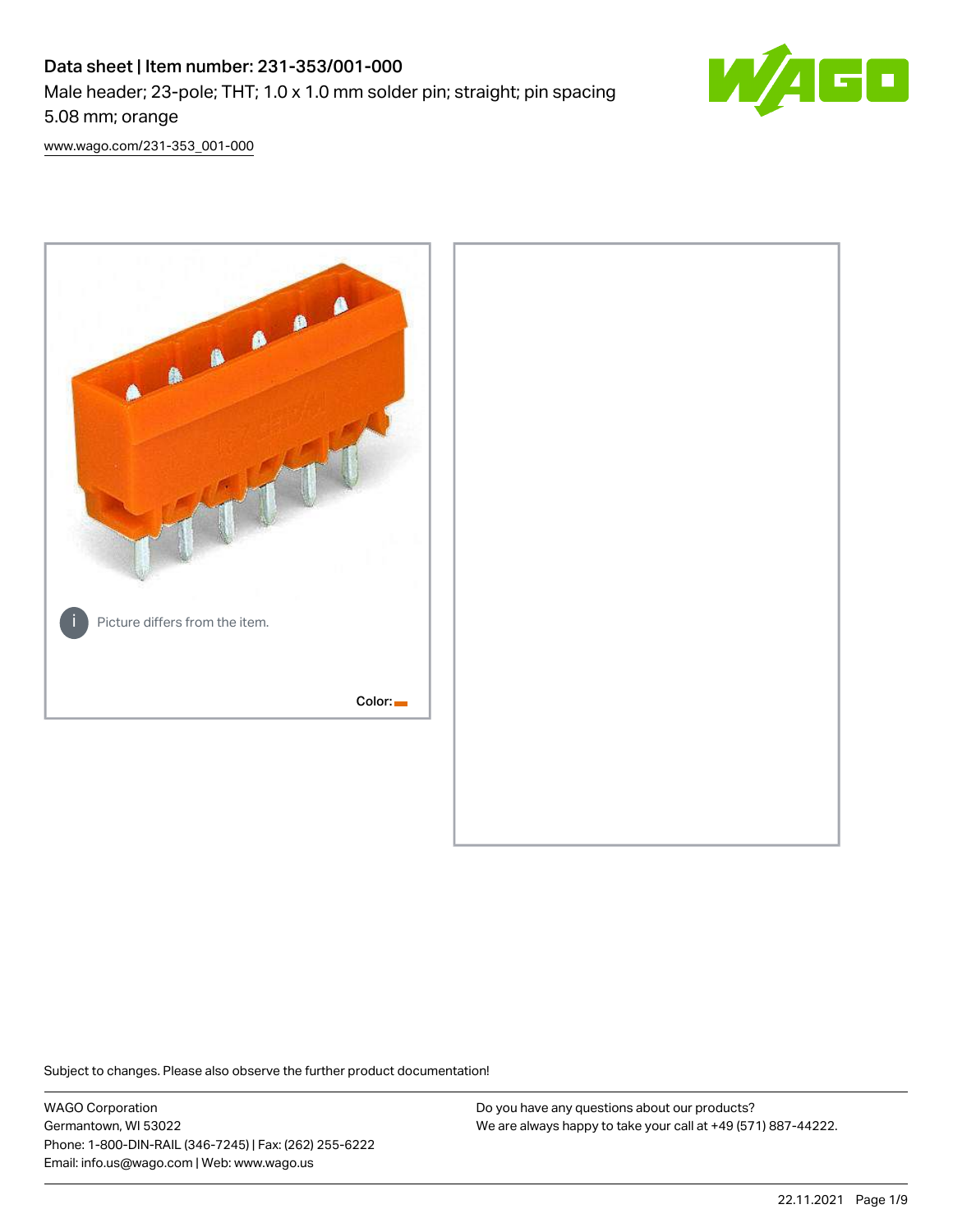

Dimensions in mm

 $L =$  (pole no.  $-1$ ) x pin spacing  $+8.2$  mm

### Item description

- **Horizontal or vertical PCB mounting via straight or angled solder pins**
- **Pin cross-section: 1 x 1 mm**
- $\blacksquare$ With coding fingers

## Data Notes

Safety information 1 The MCS – MULTI CONNECTION SYSTEM includes connectors

Subject to changes. Please also observe the further product documentation!  $\nu$ 

WAGO Corporation Germantown, WI 53022 Phone: 1-800-DIN-RAIL (346-7245) | Fax: (262) 255-6222 Email: info.us@wago.com | Web: www.wago.us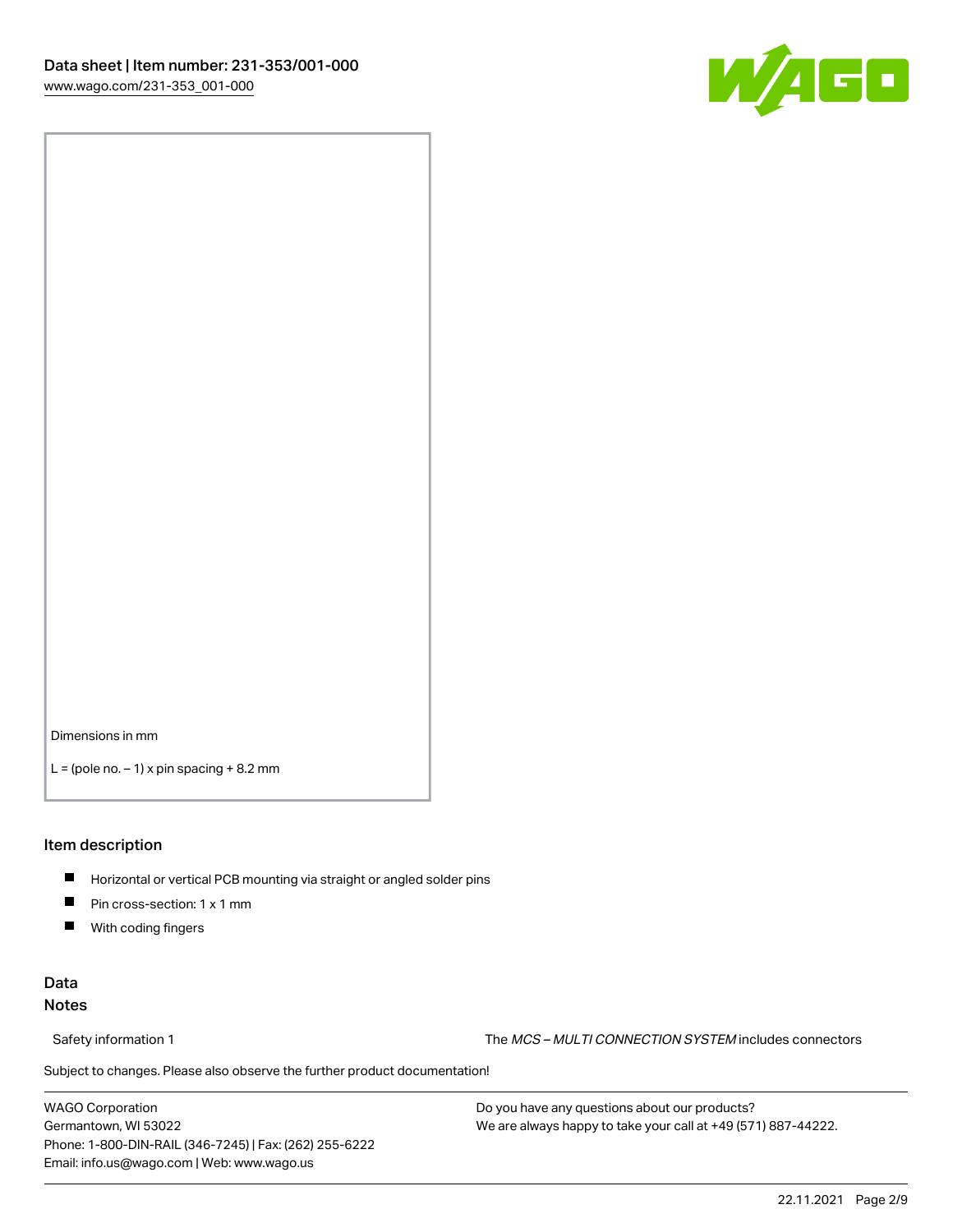

without breaking capacity in accordance with DIN EN 61984. When

|           | used as intended, these connectors must not be connected<br>/disconnected when live or under load. The circuit design should<br>ensure header pins, which can be touched, are not live when<br>unmated.                                                             |
|-----------|---------------------------------------------------------------------------------------------------------------------------------------------------------------------------------------------------------------------------------------------------------------------|
| Variants: | Other pole numbers<br>3.8 mm pin projection for male headers with straight solder pins<br>Gold-plated or partially gold-plated contact surfaces<br>Other versions (or variants) can be requested from WAGO Sales or<br>configured at https://configurator.wago.com/ |

## Electrical data

## IEC Approvals

| Ratings per                 | IEC/EN 60664-1                                            |
|-----------------------------|-----------------------------------------------------------|
| Rated voltage (III / 3)     | 320 V                                                     |
| Rated surge voltage (III/3) | 4 <sub>k</sub> V                                          |
| Rated voltage (III/2)       | 320 V                                                     |
| Rated surge voltage (III/2) | 4 <sub>k</sub> V                                          |
| Nominal voltage (II/2)      | 630 V                                                     |
| Rated surge voltage (II/2)  | 4 <sub>k</sub> V                                          |
| Rated current               | 12A                                                       |
| Legend (ratings)            | (III / 2) ≙ Overvoltage category III / Pollution degree 2 |

## UL Approvals

| Approvals per                  | UL 1059 |
|--------------------------------|---------|
| Rated voltage UL (Use Group B) | 300 V   |
| Rated current UL (Use Group B) | 10 A    |
| Rated voltage UL (Use Group D) | 300 V   |
| Rated current UL (Use Group D) | 10 A    |

## Ratings per UL

| Rated voltage UL 1977 | 600 V |
|-----------------------|-------|
| Rated current UL 1977 |       |

# CSA Approvals

| Approvals per                   | ~~    |
|---------------------------------|-------|
| Rated voltage CSA (Use Group B) | 3UU 1 |

Subject to changes. Please also observe the further product documentation!

| <b>WAGO Corporation</b>                                | Do you have any questions about our products?                 |
|--------------------------------------------------------|---------------------------------------------------------------|
| Germantown, WI 53022                                   | We are always happy to take your call at +49 (571) 887-44222. |
| Phone: 1-800-DIN-RAIL (346-7245)   Fax: (262) 255-6222 |                                                               |
| Email: info.us@wago.com   Web: www.wago.us             |                                                               |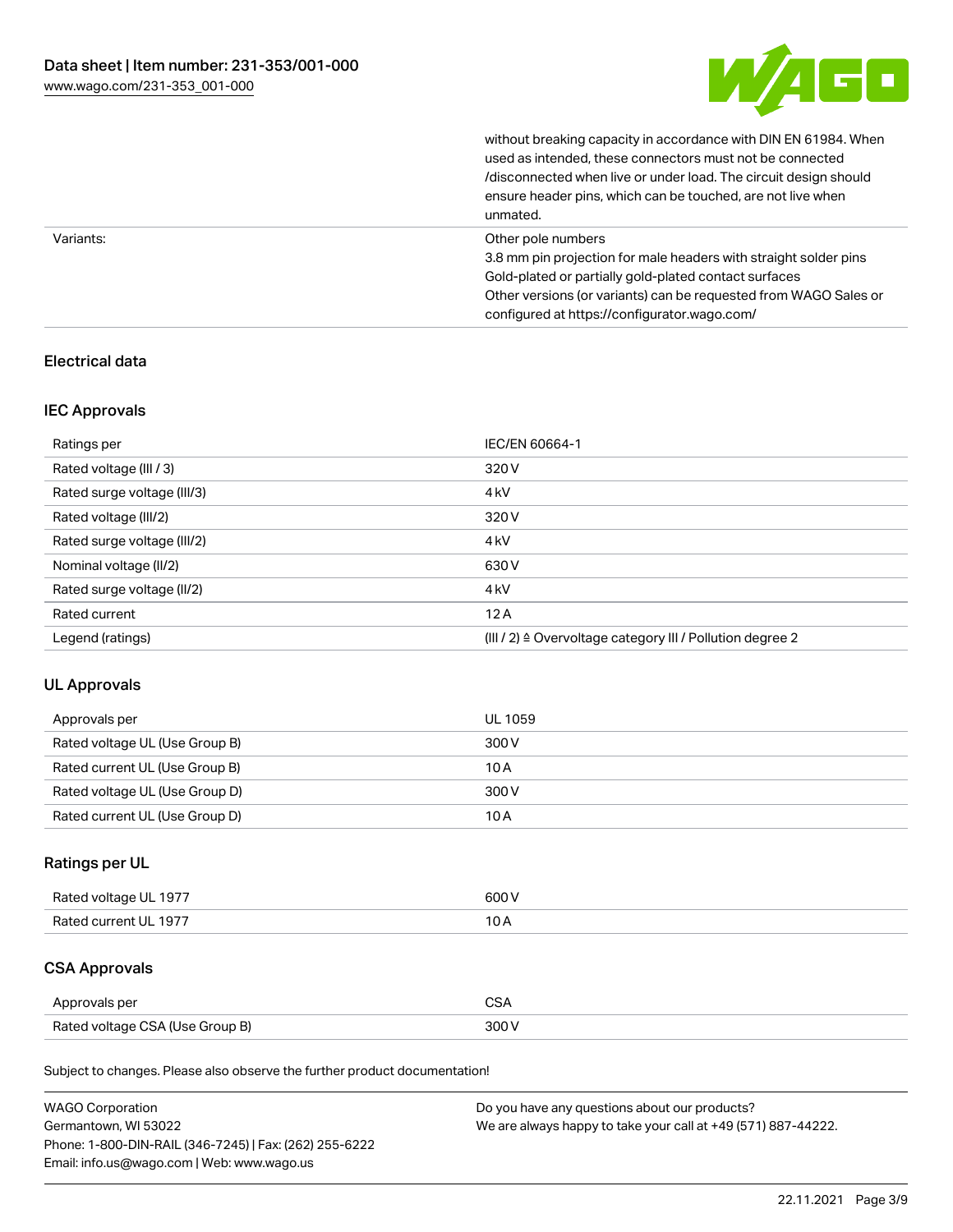[www.wago.com/231-353\\_001-000](http://www.wago.com/231-353_001-000)



| Rated current CSA (Use Group B) | 10 A  |
|---------------------------------|-------|
| Rated voltage CSA (Use Group D) | 300 V |
| Rated current CSA (Use Group D) | 10 A  |

### Connection data

| Total number of potentials | 23 |
|----------------------------|----|
| Number of connection types |    |
| Number of levels           |    |

## Connection 1

| Number of poles<br>. | $\sim$<br>-<br>$\sim$ |
|----------------------|-----------------------|
|                      |                       |

### Physical data

| Pin spacing                          | 5.08 mm / 0.2 inch     |
|--------------------------------------|------------------------|
| Width                                | 119.96 mm / 4.723 inch |
| Height                               | 17 mm / 0.669 inch     |
| Height from the surface              | 12 mm / 0.472 inch     |
| Depth                                | 8.4 mm / 0.331 inch    |
| Solder pin length                    | $5 \text{ mm}$         |
| Solder pin dimensions                | $1 \times 1$ mm        |
| Drilled hole diameter with tolerance | $1.4$ $(+0.1)$ mm      |

## Plug-in connection

| Contact type (pluggable connector) | Male connector/plug |
|------------------------------------|---------------------|
| Connector (connection type)        | for PCB             |
| Mismating protection               | No                  |
| Mating direction to the PCB        | 90°                 |
| Locking of plug-in connection      | Without             |

## PCB contact

| PCB Contact                         | тнт                                      |
|-------------------------------------|------------------------------------------|
| Solder pin arrangement              | over the entire male connector (in-line) |
| Number of solder pins per potential |                                          |

Subject to changes. Please also observe the further product documentation!

WAGO Corporation Germantown, WI 53022 Phone: 1-800-DIN-RAIL (346-7245) | Fax: (262) 255-6222 Email: info.us@wago.com | Web: www.wago.us Do you have any questions about our products? We are always happy to take your call at +49 (571) 887-44222.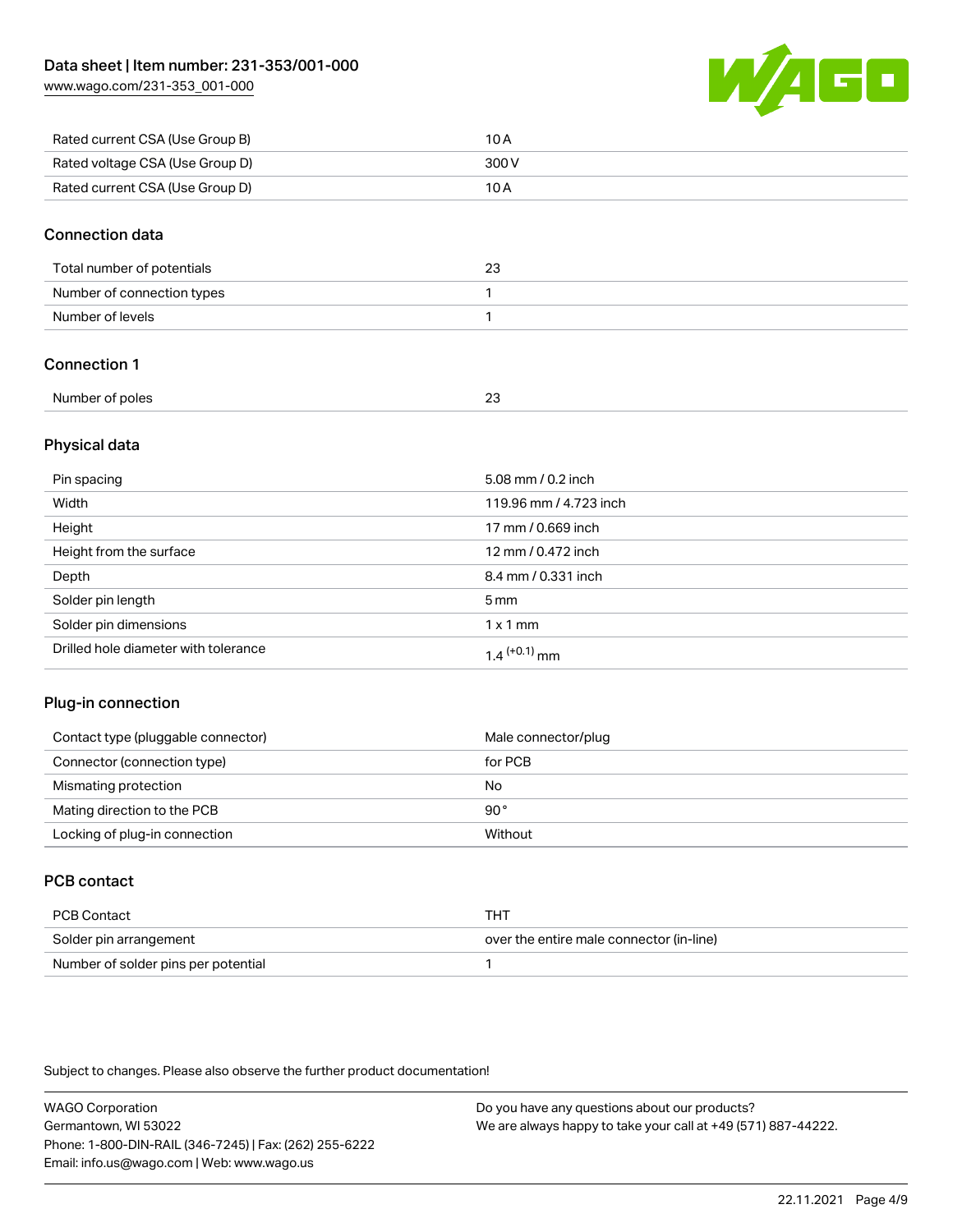

### Material data

| orange                                 |
|----------------------------------------|
|                                        |
| Polyamide (PA66)                       |
| V <sub>0</sub>                         |
| Electrolytic copper (E <sub>Cu</sub> ) |
| tin-plated                             |
| $0.129$ MJ                             |
| 7.2g                                   |
|                                        |

## Environmental requirements

| Limit temperature range | $+100 °C$<br>-60 |
|-------------------------|------------------|
|-------------------------|------------------|

## Commercial data

| Product Group         | 3 (Multi Conn. System) |
|-----------------------|------------------------|
| PU (SPU)              | 50 Stück               |
| Packaging type        | box                    |
| Country of origin     | PL                     |
| <b>GTIN</b>           | 4044918865982          |
| Customs tariff number | 8536694040             |

### Approvals / Certificates

### Country specific Approvals

| Logo | Approval                                            | <b>Additional Approval Text</b> | Certificate<br>name |
|------|-----------------------------------------------------|---------------------------------|---------------------|
|      | <b>CB</b><br><b>DEKRA Certification B.V.</b>        | IEC 61984                       | NL-39756            |
|      | <b>CSA</b><br><b>DEKRA Certification B.V.</b>       | C <sub>22.2</sub>               | 1466354             |
| EMA  | <b>KEMA/KEUR</b><br><b>DEKRA Certification B.V.</b> | EN 61984                        | 2190761.01          |

#### Ship Approvals

Subject to changes. Please also observe the further product documentation!

| <b>WAGO Corporation</b>                                | Do you have any questions about our products?                 |
|--------------------------------------------------------|---------------------------------------------------------------|
| Germantown, WI 53022                                   | We are always happy to take your call at +49 (571) 887-44222. |
| Phone: 1-800-DIN-RAIL (346-7245)   Fax: (262) 255-6222 |                                                               |
| Email: info.us@wago.com   Web: www.wago.us             |                                                               |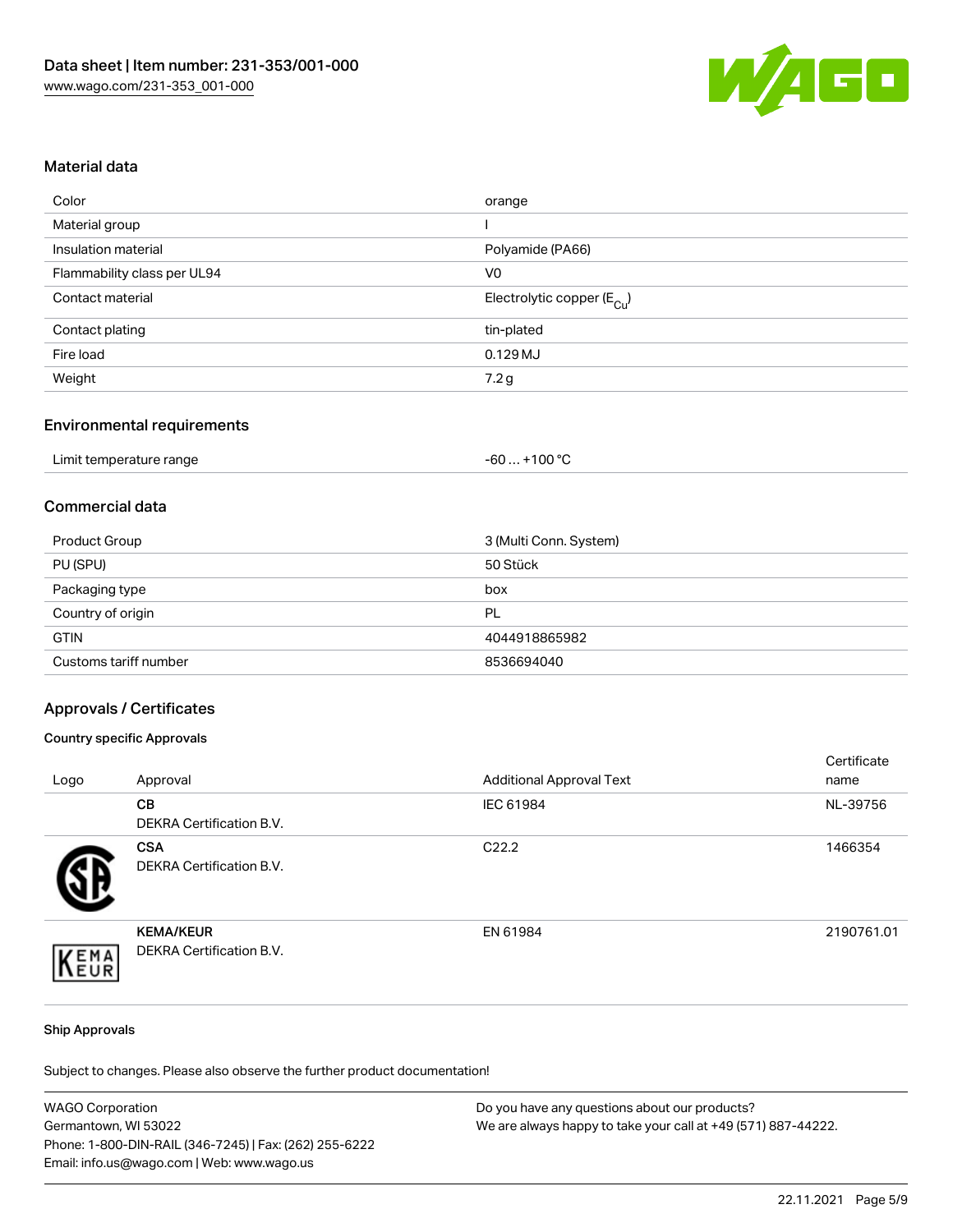[www.wago.com/231-353\\_001-000](http://www.wago.com/231-353_001-000)



| Logo            | Approval                                  | <b>Additional Approval Text</b> | Certificate<br>name             |
|-----------------|-------------------------------------------|---------------------------------|---------------------------------|
| <b>All Mary</b> | <b>ABS</b><br>American Bureau of Shipping | $\overline{\phantom{0}}$        | 19-<br>HG1869876-<br><b>PDA</b> |

### UL-Approvals

| Logo | Approval                                    | <b>Additional Approval Text</b> | Certificate<br>name |
|------|---------------------------------------------|---------------------------------|---------------------|
| Ъ.   | UL<br>UL International Germany GmbH         | <b>UL 1977</b>                  | E45171              |
|      | <b>UR</b><br>Underwriters Laboratories Inc. | <b>UL 1059</b>                  | E45172              |

## **Counterpart**

| Item no.231-323/026-000<br>1-conductor female connector; CAGE CLAMP®; 2.5 mm <sup>2</sup> ; Pin spacing 5.08 mm; 23-pole; 2,50 mm <sup>2</sup> ;<br>orange                               | www.wago.com/231-323<br>$/026 - 000$  |
|------------------------------------------------------------------------------------------------------------------------------------------------------------------------------------------|---------------------------------------|
| Item no.2231-323/026-000<br>Female plug; 23-pole; push-button; 12 AWG max; pin spacing 5.08 mm; 1-conductor per pole; orange                                                             | www.wago.com/2231-323<br>$/026 - 000$ |
| Item no.2231-323/031-000<br>Female plug; 23-pole; push-button; mounting flange; 12 AWG max; pin spacing 5.08 mm; 1-conductor<br>per pole; orange                                         | www.wago.com/2231-323<br>$/031 - 000$ |
| Item no.2231-323/037-000<br>Female plug; 23-pole; push-button; locking lever; 12 AWG max; pin spacing 5.08 mm; 1-conductor per<br>pole; orange                                           | www.wago.com/2231-323<br>/037-000     |
| Item no.2231-323/102-000<br>Female plug; 23-pole; push-button; with integrated end plate; 12 AWG max; pin spacing 5.08 mm; 1-<br>conductor per pole; orange                              | www.wago.com/2231-323<br>/102-000     |
| Item no.231-323/031-000<br>1-conductor female connector; CAGE CLAMP <sup>®</sup> ; 2.5 mm <sup>2</sup> ; Pin spacing 5.08 mm; 23-pole; clamping<br>collar; 2,50 mm <sup>2</sup> ; orange | www.wago.com/231-323<br>$/031 - 000$  |
| Item no.231-323/027-000<br>1-conductor female connector; CAGE CLAMP <sup>®</sup> ; 2.5 mm <sup>2</sup> ; Pin spacing 5.08 mm; 23-pole; clamping<br>collar; 2,50 mm <sup>2</sup> ; orange | www.wago.com/231-323<br>$1027 - 000$  |

Subject to changes. Please also observe the further product documentation!

| <b>WAGO Corporation</b>                                |
|--------------------------------------------------------|
| Germantown, WI 53022                                   |
| Phone: 1-800-DIN-RAIL (346-7245)   Fax: (262) 255-6222 |
| Email: info.us@wago.com   Web: www.wago.us             |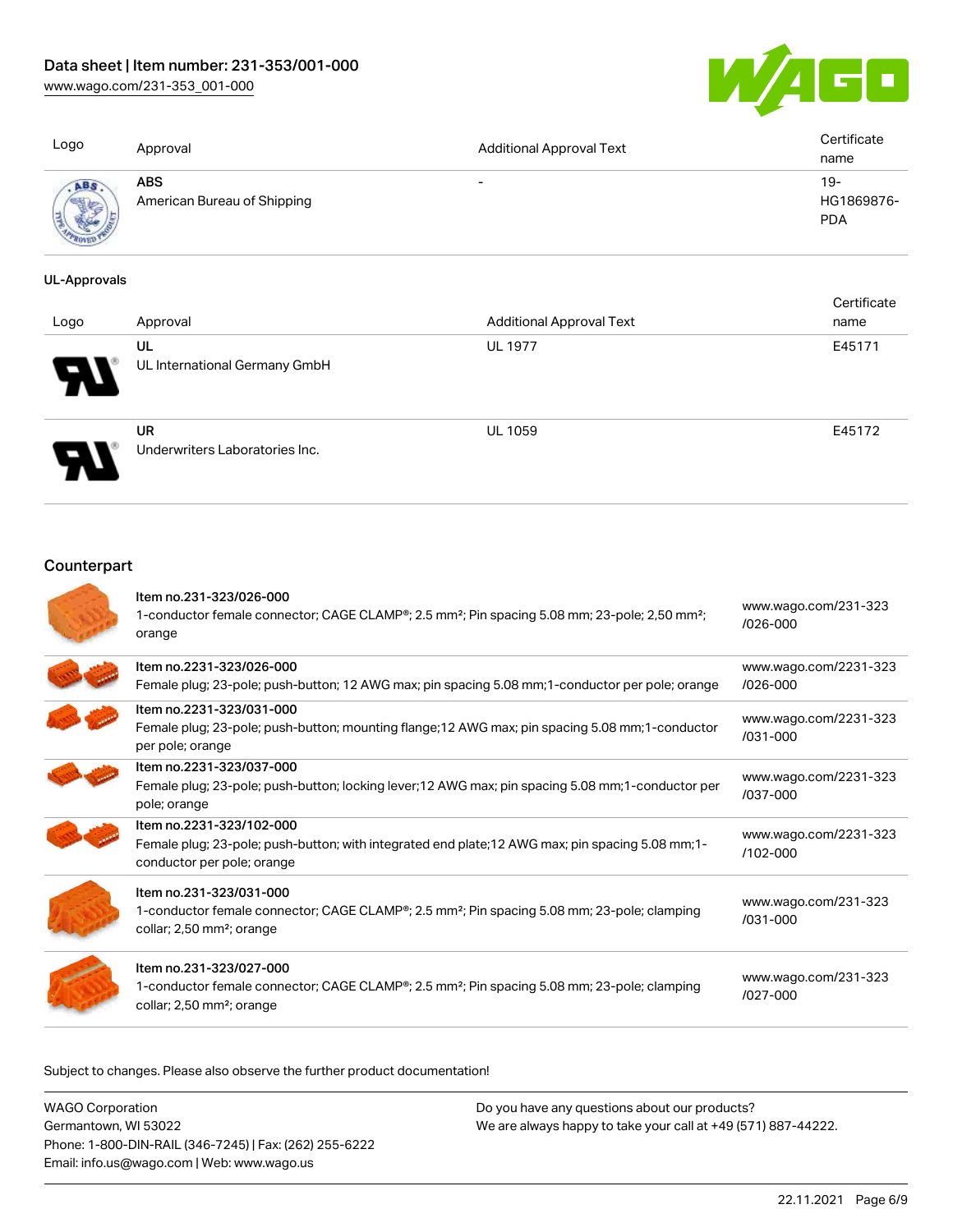

[www.wago.com/231-323](https://www.wago.com/231-323/102-000)



### Item no.231-323/102-000

1-conductor female connector; CAGE CLAMP®; 2.5 mm²; Pin spacing 5.08 mm; 23-pole; with integrated [/102-000](https://www.wago.com/231-323/102-000) end plate; 2,50 mm²; orange

| Item no.231-323/037-000<br>1-conductor female connector; CAGE CLAMP®; 2.5 mm <sup>2</sup> ; Pin spacing 5.08 mm; 23-pole; Lateral locking<br>levers; 2,50 mm <sup>2</sup> ; orange | www.wago.com/231-323<br>/037-000     |
|------------------------------------------------------------------------------------------------------------------------------------------------------------------------------------|--------------------------------------|
| Item no.232-323/026-000<br>1-conductor female connector, angled; CAGE CLAMP®; 2.5 mm <sup>2</sup> ; Pin spacing 5.08 mm; 23-pole; 2,50<br>mm <sup>2</sup> ; orange                 | www.wago.com/232-323<br>$/026 - 000$ |
| Item no.232-423/026-000<br>1-conductor female connector, angled; CAGE CLAMP <sup>®</sup> ; 2.5 mm <sup>2</sup> ; Pin spacing 5.08 mm; 23-pole; 2,50<br>mm <sup>2</sup> ; orange    | www.wago.com/232-423<br>$/026 - 000$ |

### Optional accessories

### Coding

| Intermediate plate |                                                                  |                      |  |
|--------------------|------------------------------------------------------------------|----------------------|--|
|                    | Item no.: 231-500<br>Spacer; for formation of groups; light gray | www.wago.com/231-500 |  |
| Coding             |                                                                  |                      |  |
|                    | Item no.: 231-129<br>Coding key; snap-on type; light gray        | www.wago.com/231-129 |  |

## **Downloads** Documentation

# Additional Information

| Additional Information |            |        |          |
|------------------------|------------|--------|----------|
| Technical explanations | 2019 Apr 3 | pdf    | Download |
|                        |            | 2.0 MB |          |

## CAD files

### CAD data

| 2D/3D Models 231-353/001-000      | URL | Download |
|-----------------------------------|-----|----------|
| CAE data                          |     |          |
| EPLAN Data Portal 231-353/001-000 | URL | Download |
| ZUKEN Portal 231-353/001-000      | URL | Download |

Subject to changes. Please also observe the further product documentation!

WAGO Corporation Germantown, WI 53022 Phone: 1-800-DIN-RAIL (346-7245) | Fax: (262) 255-6222 Email: info.us@wago.com | Web: www.wago.us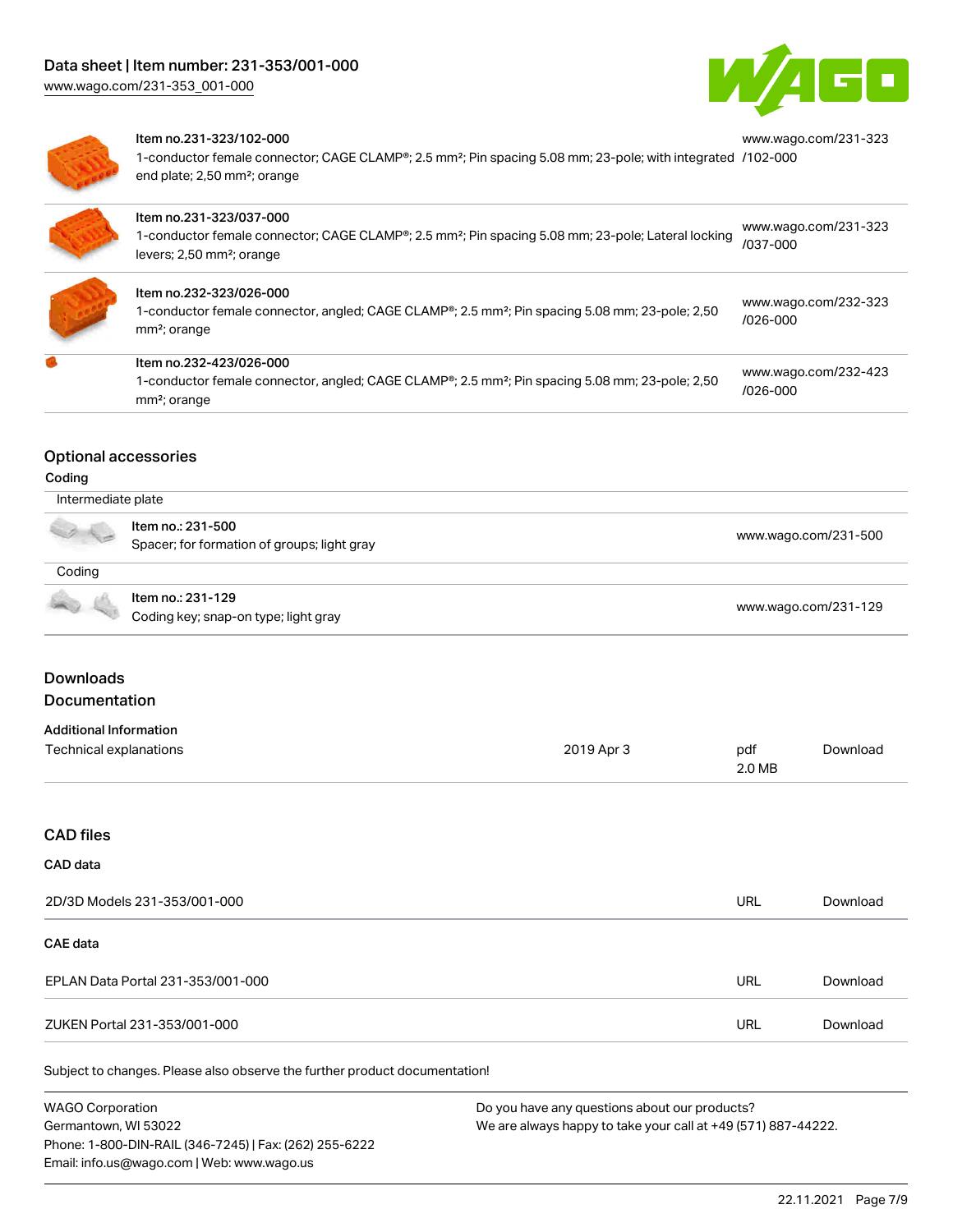EPLAN Data Portal 231-353/001-000 URL [Download](https://www.wago.com/global/d/EPLAN_URLS_231-353_001-000)

#### PCB Design

Symbol and Footprint 231-353/001-000

CAx data for your PCB design, consisting of "schematic symbols and PCB footprints", allow easy integration of the WAGO component into your development environment.

### Supported formats:

- $\blacksquare$ Accel EDA 14 & 15
- $\blacksquare$ Altium 6 to current version
- $\blacksquare$ Cadence Allegro
- $\blacksquare$ **DesignSpark**
- $\blacksquare$ Eagle Libraries
- $\blacksquare$ KiCad
- $\blacksquare$ Mentor Graphics BoardStation
- $\blacksquare$ Mentor Graphics Design Architect
- $\blacksquare$ Mentor Graphics Design Expedition 99 and 2000
- $\blacksquare$ OrCAD 9.X PCB and Capture
- $\blacksquare$ PADS PowerPCB 3, 3.5, 4.X, and 5.X
- П PADS PowerPCB and PowerLogic 3.0
- $\blacksquare$ PCAD 2000, 2001, 2002, 2004, and 2006
- $\blacksquare$ Pulsonix 8.5 or newer
- STL  $\blacksquare$
- $\blacksquare$ 3D STEP
- $\blacksquare$ TARGET 3001!
- $\blacksquare$ View Logic ViewDraw
- $\blacksquare$ Quadcept
- $\blacksquare$ Zuken CadStar 3 and 4
- $\blacksquare$ Zuken CR-5000 and CR-8000

PCB Component Libraries (EDA), PCB CAD Library Ultra Librarian

## Environmental Product Compliance

### Compliance Search

Environmental Product Compliance 231-353/001-000 THT male header; 1.0 x 1.0 mm solder pin; straight; Pin spacing 5.08 mm; 23-pole; orange URL [Download](https://www.wago.com/global/d/ComplianceLinkMediaContainer_231-353_001-000)

Subject to changes. Please also observe the further product documentation!

WAGO Corporation Germantown, WI 53022 Phone: 1-800-DIN-RAIL (346-7245) | Fax: (262) 255-6222 Email: info.us@wago.com | Web: www.wago.us

Do you have any questions about our products? We are always happy to take your call at +49 (571) 887-44222.



URL [Download](https://www.wago.com/global/d/UltraLibrarian_URLS_231-353_001-000)